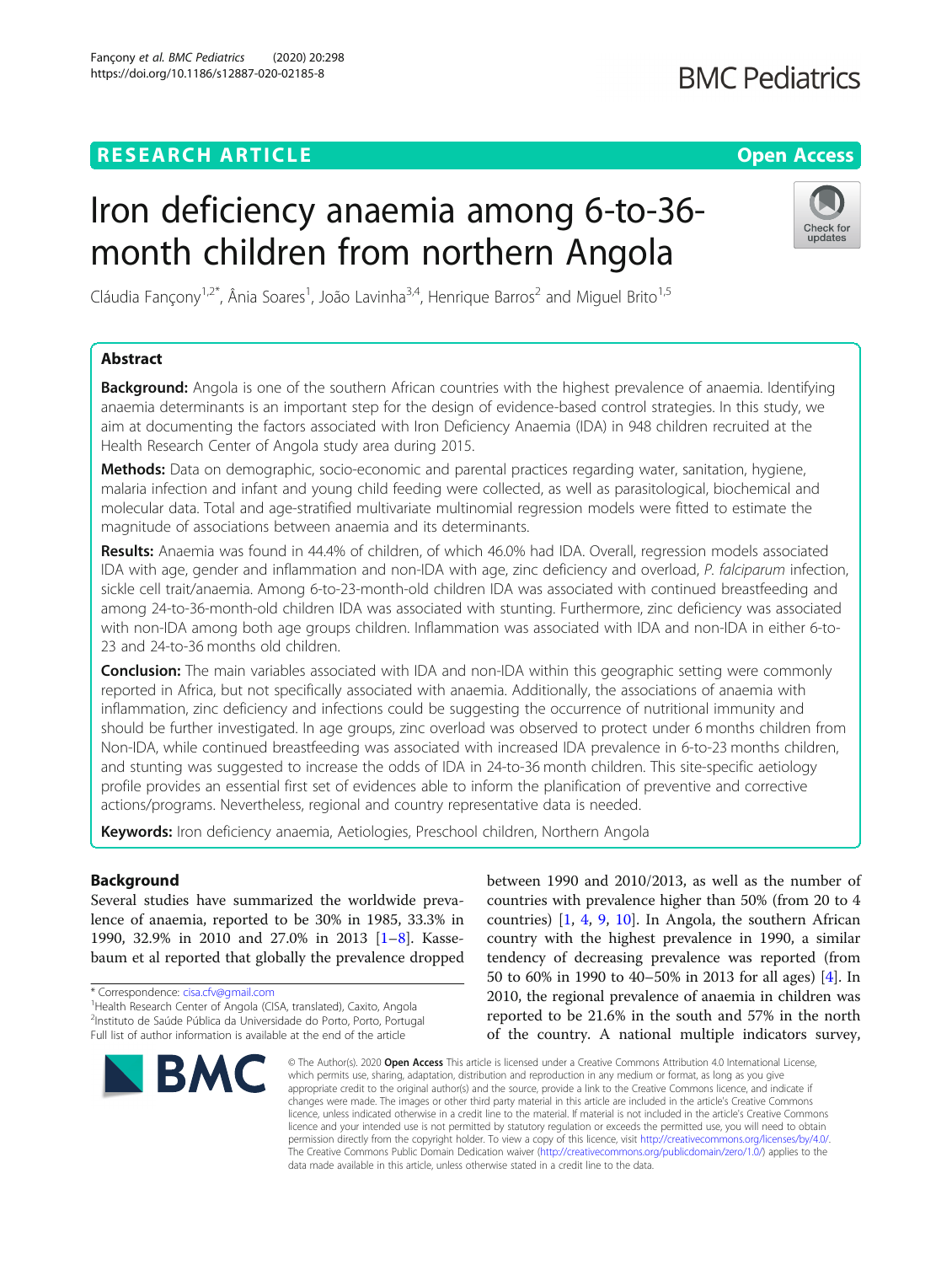<span id="page-1-0"></span>conducted between 2015 and 2016, reported that 65% of 6 to 59 months were anaemic, and the prevalence was higher in 6-to-11 months children (83% in 6–8 months and 82% in 9–11 months children) and that higher severity occurred in 12–17 months children [[11](#page-11-0)–[13](#page-11-0)].

Despite being the single most important cause of anaemia and anaemia-related disability, the contribution of iron deficiency showed a modest decrease (from 66.2 to 62.6% between 1990 and 2013) [\[4](#page-11-0)]. Besides iron deficiency, hookworm, sickle cell disorders, thalassaemias, schistosomiasis, and malaria were also important causes, although showing substantial variability with age, gender, and geography  $[1, 4]$  $[1, 4]$  $[1, 4]$  $[1, 4]$ . For instance, the most relevant cause-specific prevalence of anaemia in Western and Central sub-Saharan Africa were reported to be malaria and haemoglobinopathies, which collectively explained 80% of anaemia cases [\[4](#page-11-0)]. In Angola, anaemia has been associated with undernutrition (responsible for 13% of the anaemia cases), but also with infections, namely by Hymenolepis nana, Plasmodium falciparum and Schistosoma haematobium  $[13, 14]$  $[13, 14]$  $[13, 14]$  $[13, 14]$  $[13, 14]$ . The last 2 parasites were reported to be responsible for 16 and 10% of the anaemia cases in children living in the Dande municipality, respectively [[13](#page-11-0), [14\]](#page-11-0). According to the few existing studies regarding the aetiologic profile of anaemia in Angola, undernutrition and infections are important contributors to the total burden in the country, although micronutrient deficiencies have not been fully explored [[13,](#page-11-0) [14](#page-11-0)]. Associations between nutritional and infectious aetiologies should be further investigated considering their relevance and that no published data is currently available for this setting. For instance, nutritional anaemias are reported to be directly linked to micronutrient deficiencies, which in turn can be associated with underlying, intermediate and/or immediate causes of malnutrition [\[9,](#page-11-0) [15](#page-11-0)]. However, infections can also cause anaemia indirectly through micronutrient deficiencies, despite that other mechanisms may cause non-nutritionally related anaemias (such as malabsorption, chronic blood loss, anorexia, inflammation or haemolysis) [[15,](#page-11-0) [16\]](#page-11-0).

From a public health point of view, a context-specific aetiologic profile should be determined in order to design the appropriate preventive, control or treatment strategies [[17](#page-11-0)]. For instance, the coexistence of iron deficiency and malaria may highlight the paradox for anaemia control, as iron supplementation was suggested to increase malaria risk, and the infection was recommended to be screened and treated before supplementation [[18](#page-11-0), [19](#page-11-0)]. Additionally, the attributable weight of hereditary causes, such as sickle cell anaemia and Glucose-6-phosphate dehydrogenase deficiency, should also be investigated, as they may in turn be directly associated with the occurrence of total anaemia, or influence the occurrence of other causes mentioned above [\[15](#page-11-0), [20,](#page-11-0) [21\]](#page-11-0).

In the present study, considering that iron deficiency anaemia (IDA) is the endpoint for several direct and indirect causal pathways, and that it is reported to play a major role on the total burden of anaemia, we aim at documenting key basic, intermediate, and immediate nutritional determinants of IDA, accounting also for the contribution of hereditary haemolytic factors.

# Methods

# Study design and sampling

The sampling strategy, chosen for this observational cross-sectional study, was a non-probabilistic (convenient) sampling. First, we identified administratively and geographically isolated hamlets with functional health posts (i.e., providing daily primary care), in turn located within the CISA's HDSS study area. Then, all under 3 years old children resident in those hamlets were listed and invited to participate, using a census approach. The criterion to define eligible hamlets was based in the higher facilities in mobilizing the population and logistical advantages associated with health posts, while the census approach was adopted because variations in the density of eligible children estimated by CISA's HDSS database, were expected and the real density in each cluster was needed.

# Study site and population

Resulting from this sampling strategy, seven hamlets with functional health posts were selected from the CISA's Health and Demographic Surveillance System (HDSS) study area [[22\]](#page-11-0). CISA's 4700 km2 study area, comprehend mostly 3 communes from the Dande municipality in the Bengo Province, where the demographic and economic aspects of their 15,579 households and 59,635 residents (registered initially) are being followed since 2009 and where several studies have been conducted [\[13](#page-11-0), [14,](#page-11-0) [22](#page-11-0)–[28](#page-12-0)]. In average, each household of that area have 3.8 inhabitants (4.2 in urban and 3 in rural areas), that live frequently in houses made mainly by adobe walls, iron sheets roofs, without kitchen (near 70% of the houses) and without latrines (or having to chare them) [[23\]](#page-12-0). Drinking water was reported to be obtained mainly from an unimproved source, namely from rivers (48%), unprotected dug well (10%) and/or lakes and irrigation channels (3%) [\[23](#page-12-0)]. Additionally, bed-net coverage (25.1%) and history of previous treatment for S. haematobium and Geohelminth infections in preschool children were reported to be low in 2010 (3.5 and 15.9%, respectively). Contrasting with the prevalence of being infected with at least one or 2 geohelminth infection was 22.6 and 3.8%, respectively, at the same period [\[13](#page-11-0), [14\]](#page-11-0).

For this study, all under-3-year-old children and their mothers/caregivers, resident in the selected hamlets were considered eligible, being listed and invited to participate (using a census approach).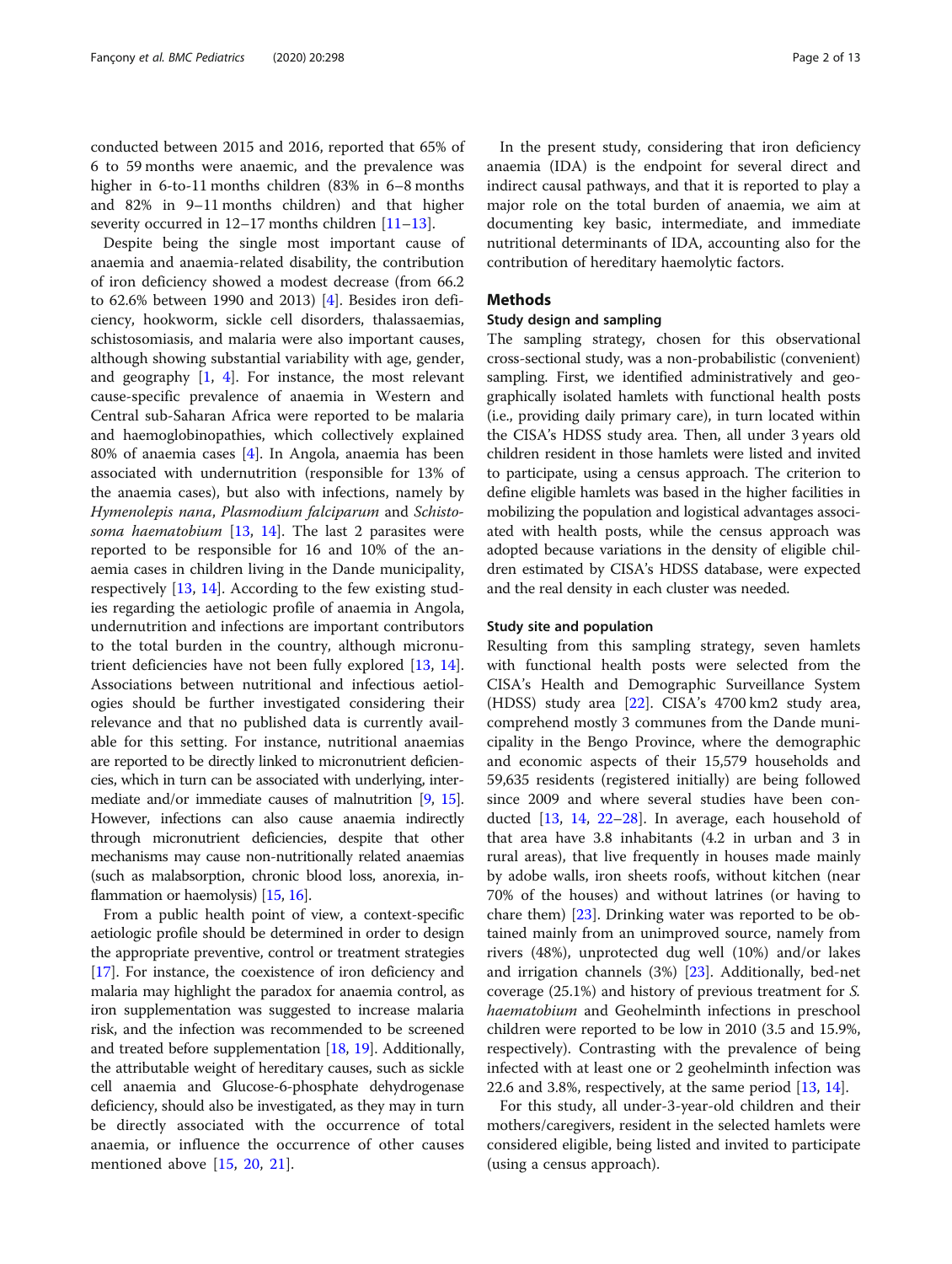After explaining the study's objectives, and obtaining verbal acceptance to participate, the field technician delivered a "participant information form" and a stool container to eligible families and instructed them to be present at the health center for evaluation the following day. At the end of the census approach, 1106 households were considered eligible and were invited to participate. Of those, 830 primary caregivers (mainly the children's mothers) attended to the evaluation day at the health centers and signed an informed consent. In total, 948 children were evaluated. Approximately half of the children with evaluable data were aged between 6 and 23 months: 517/943 (54.9%) with a similar proportion of boys (50.6%, 479/946) and girls (49.4%, 467/946). Additionally, one third of the children lived in a household with 4 or 5 more residents (35.3%, 335/948), and close to half lived with another under 5-years old child (48.5%, 330/680).

# **Training**

For this study, 6 field workers and 2 nurse technicians (nurse's aide or assistant) were selected and trained. The training course comprehended theoretical lessons on: 1) introduction to research questions, 2) study goals and design, 3) basic concepts regarding the diseases studied, 4) mobilization techniques, 5) methodologies for data collection (specific structured questionnaire interviews, anthropometric evaluations, recognition of signs and symptoms of micronutrient deficiency and temperature measurement). Nurse technicians undergone an additional 3-day training on: 1) best practices for drug administration to young children and 2) domiciliary treatment and 3) support to physician in hospital-based consultations.

# Sample and data collection

A standardized questionnaire was administered to caregivers. Data was collected regarding demographics (age, gender, household size and number of under 5 children household residents) socio-economic (monthly income, daily expenditure with food and water, ownership of latrine, crop field and bednet and activities of hunting or breeding animals) and parental practices (water sanitation and hygiene (WASH), malaria and Infant and Young Child Feeding (IYCF)) [\[29](#page-12-0), [30\]](#page-12-0). The monthly income, daily expenditure with food and water were analysed based on the cut-offs of 15,000 AKZ (approx. 40 EUR), 1000 AKZ (approx. 3 EUR) and 200 AKZ (approx. 0.6 EUR), respectively. Furthermore, the proportion of children in exclusive breastfeeding (regarding children under 6 months who were reported to have received only breast milk), in continued breastfeeding (children over 5 months who were both breastfed and complementary fed), that have achieved the individual Minimum Dietary Diversity (MDD, to those older than 5

months who consumed 4 or more foods from the groups: 1) grains, roots and tubers, 2) legumes and nuts, 3) dairy products, 4) flesh foods, 5) eggs, 6) vitamin Arich fruits and vegetables, and 7) other fruits and vegetables), who consumed haeme-iron (animal based foods, mainly organs and meat, poultry, eggs and fish) and non-haeme iron rich foods (plant-based foods, mainly legumes and dark green leafy vegetables), were classified as previously described, using 24 h recall data [\[30,](#page-12-0) [31\]](#page-12-0).

Weight, measured in electronic or platform scales, height (measured in standardized infantometer or stadiometers) and oedema, were collected and used to calculate the anthropometric indices to classify malnutrition (either in children's and their caregivers), following WHO guidelines [[32](#page-12-0)]. Mid-Upper Arm Circumference (MUAC) was used to classify acute malnutrition and to refer children to the emergency unit of Bengo's General Hospital. Peripheral blood was collected on site according to WHO guidelines to good phlebotomy practice [[33\]](#page-12-0). The blood samples for iron, zinc and C-reactive protein (CRP) determination were collected into Micro tubes 1.1 ml Z-Gel® (Sarstedt, Nümbrecht, Germain), then centrifuged to separate serum, which in turn was stored at − 20 °C until processing. Blood samples for molecular analysis were collected on filter paper, air dried and stored until processing. Stool and urine samples were obtained on or around the evaluation day, with exception of some younger children incapable to verbalize urge to urinate, in which a paediatric urine collection bag was applied. Formalin (10%) was added to stool samples, and along with urine samples, were stored in a thermal box with coolers for transportation to the lab (no more than 4 h).

# Laboratorial analyses

Parasitological analysis comprised the diagnosis of P. falciparum and P. vivax malaria, performed using a rapid diagnostic test (SD BIOLINE Malaria Ag P.f/P.v®, Standard Diagnostics, Inc., Republic of Korea) according to the manufacturer guidelines. Diagnosis of intestinal parasites were performed using Kato-Katz technique and Parasitrap® kits (Biosepar, Germany) and urogenital schistosomiasis was diagnosed by urine filtration, using Whatman® Nuclepore™ membranes (diam. 25 mm, pore size 12  $\mu$ m, polycarbonate, Merck, Germany) [[34](#page-12-0)–[36](#page-12-0)]. Biochemical analysis included determining blood levels of haemoglobin using an Hemocue® Hb 301 System (Angelholm, Sweden), CRP serum levels, ferritin and zinc, using an automated autoanalizer (BT1500, Biotecnica Instruments S.p.A, Rome, Italy) and CRP turbidimetric latex®, Ferritin® and Zinc® kits (Quimica Clínica Aplicada S.A., Tarragona, Spain). Molecular analyses comprehended DNA extraction using InstaGene™ Matrix (Bio-Rad laboratories, Inc. United States of América),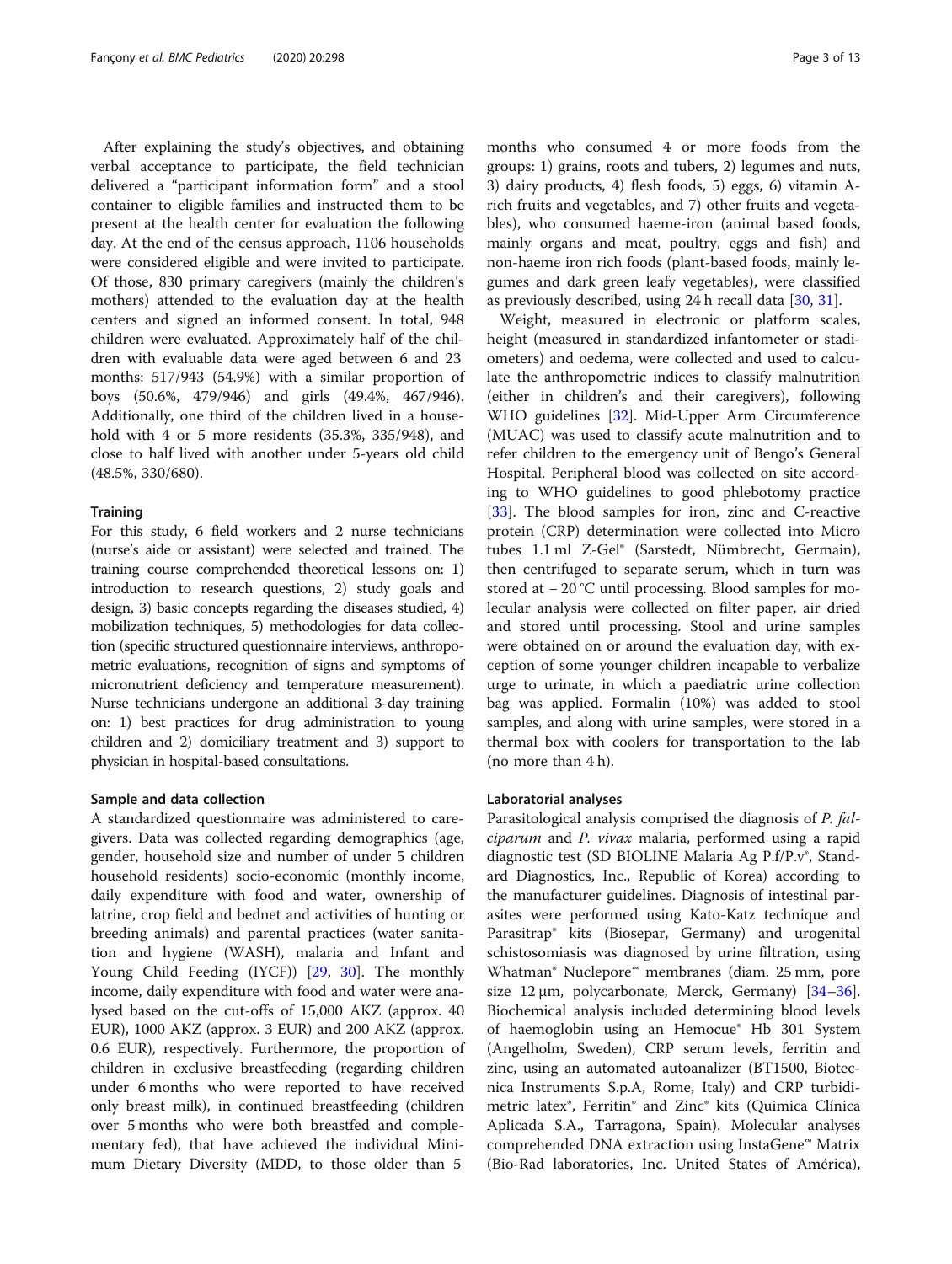screening for sickle cell anaemia and sickle cell trait (by PCR-RFLP), and G6PD deficiency (by rtPCR) [\[37](#page-12-0), [38\]](#page-12-0).

Children were considered anaemic if haemoglobin (Hb) levels were below 11.0 g/dL with the following stratification: mild anaemia if Hb was between 10.0 and 10.9 g/dL, moderate anaemia if Hb was between 7.0 and 9.9 g/dL and severe anaemia if Hb was lower than 7.0 g/dL [\[5,](#page-11-0) [39](#page-12-0), [40](#page-12-0)]. Iron-deficiency was considered to be present if serum levels of ferritin were below 12 μg/L in the absence of inflammation or below 30 μg/L if inflammation (serum CRP levels higher than 5 mg/L) was present [[41\]](#page-12-0). IDA was considered when Hb level was below 11.0 g/dL and ferritin deficiency was also observed. Pathological zinc levels were considered whenever, serum levels were bellow 70.0 μg/dL (Zinc deficiency) or above 150.0  $\mu$ g/dL (Zinc overload) [\[42\]](#page-12-0).

Prevalence of the studied parasites was determined as the proportion between all infected children and all children delivering the correspondent sample. Children were considered to have diarrhoea if caregivers reported that the children had at least one episode of 3 or more aqueous dejections per day in the last 2 weeks. Z- scores of weight-forage (WAZ), height-for-age (HAZ) and weight-for-height (WHZ) were determined using WHO Anthro software (version 3.2.2) for children and body mass index (BMI) was calculated and used to classify undernutrition in their mothers (considered to be eutrophic if BMI 18.50–24.99 kg/m<sup>2</sup>, undernourished if BMI <  $18.50$  kg/m<sup>2</sup> and overnourished if BMI >  $25 \text{ kg/m}^2$  [\[43\]](#page-12-0).

# **Statistics**

In this study, 95% confidence intervals (CI95) were estimated for the prevalence's. Crude multinomial models were fitted, each with a single independent variable and taking children without anaemia as the reference category of the dependent variable (vs. IDA and non-IDA anaemia). Variables that in those models were significantly associated with any type of anaemia, considering a significance level of 10% ( $p < 0.10$ ), were then included as independent variables in a multivariate multinomial model. For those models, the manual stepwise method was used to retain only the variables with an association with anaemia, at a significance level of 5% ( $p < 0.05$ ) in the final model. Models considering all children and stratified by age groups (children under 6 months, between 6 and 23 months and between 24 and 36 months) were fitted. Nagelkerke R square was used to evaluate the goodness of fit of the models.

# Results

# Nutritional status of children and their feeding practices

The prevalence of moderate to severe undernutrition was as follows: 9.9% wasting, 26.7% stunting and 20.3% underweight. Anaemia was present in 44.4% of children, 46.0% of which were diagnosed with IDA. Serum levels

of ferritin, corrected for inflammation, showed 38.1% of additional iron deficient children.

Regarding the feeding practices, we found that 49.3% of the under 6 months children reported to be exclusively breastfeed in the previous 24 h. Also, 52.5% of children with 6 or more months were breastfed and complementary fed. The Minimum Dietary Diversity (MDD) for continued breastfed children was lower (11.4%, 72/633) than children being only complementary fed (14.2%, 93/633). Many of the children that did not meet the MDD were found to consume mainly foods from 2 or 3 food groups (36.2% (203/561) and 56.7% (318/561), respectively). Haeme-iron and non-haeme iron rich foods were reported to have been consumed by 75.8 and 35.3% of the children aging 6 or more months of age (Table [1\)](#page-4-0).

We observed that 39.4% (186/472) of the caregivers reported to spend more than 200 AKZ per day in water, while 33.5% (292/871) reported to spend more than 1000 AKZ per day in food. Also, 40.1% (371/927) reported to being subsistence farmers and 26.6% (246/924) reported breeding or hunting animals (Table [1\)](#page-4-0).

# Infectious state of children and mother-to-children infection preventive practices

Within the children with evaluable data, 45.3% had CRP levels consistent the occurrence of inflammatory processes. Of those, 3.3% had malaria (considered here as malarial inflammation) and 42.0% were considered nonmalarial inflammation. Furthermore, the prevalence of P. falciparum, A. lumbricoides, G. lamblia and S. haematobium was 5.2, 3.8, 7.5, 6.3 and 15.2%, respectively. Despite being less prevalent, T. trichiura (0.5%, 4/787), E. histolytica (0.3%, 2/787), S. mansoni (0.1%, 1/787), H. nana (0.8%, 6/787) and S. stercoralis (0.5%, 4/787) were also observed. Diarrhoea in the 2 weeks prior to evaluation was reported in 41.2% of the children. Eggs from hookworms were not observed, either by Kato-Katz or Parasitrap.

There were bednets in 50.6% (470/929) of the households and 42.8% (391/913) of the children had slept under the bednet in the previous night. Furthermore, 73.5% (685/932) of the caregivers reported to treat the drinking water, which 50.4% (467/927) was obtained from natural sources. The water used for bathing was also reported to be mainly obtained from unimproved sources (63.1%, 502/796). Despite that, 74.4% (694/933) of the caregivers reported to have latrine, 35.0% (327/ 935) reported to deposit the stool in open sky when outside, while the majority reported to deposit in latrines or bury the stool. We also observed that 70.5% (589/835) of children were wearing shoes at the evaluation moment.

# Genetic features of children

Regarding genotyping, we observed that 42.5% (195/459) of the females had at least one G6PD polymorphism (B/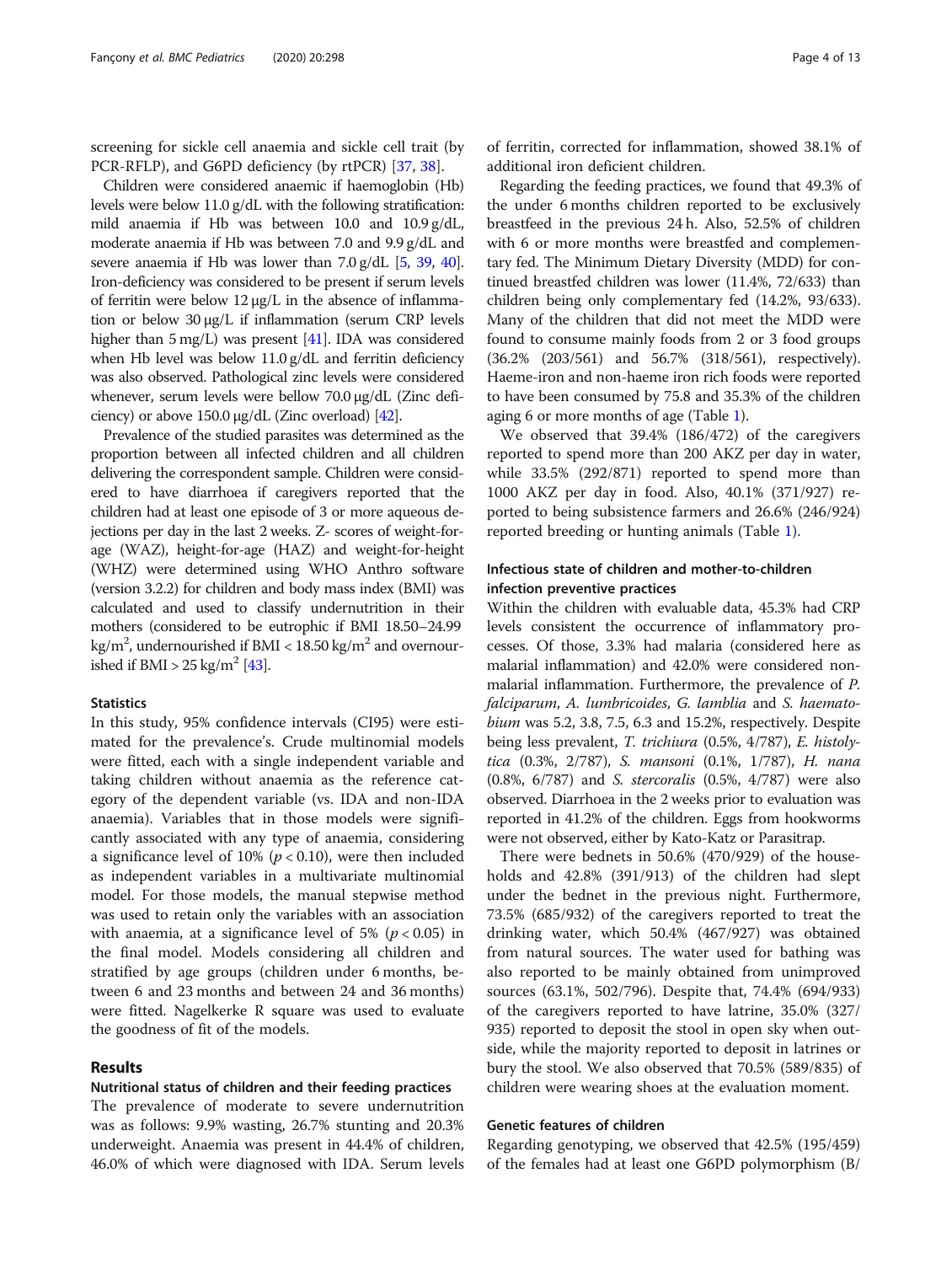<span id="page-4-0"></span>Table 1 Characterisation of study children: demographics, nutritional status, Infant and Young Child Feeding practices, infections and infection preventive practices and genetic features

| Variables                                       | Categories                | n   | Ν   | Estimated proportion (95% CI) |
|-------------------------------------------------|---------------------------|-----|-----|-------------------------------|
| Demographic characteristic of children          |                           |     |     |                               |
| Age (in months)                                 | $< 6$ months              | 155 | 948 | $16.4(14.1-18.8)$             |
|                                                 | 6-23 months               | 520 | 948 | 54.9 (51.7–58)                |
|                                                 | 24-36 months              | 273 | 948 | 28.8 (26-31.8)                |
| Gender                                          | Female                    | 459 | 948 | 48.4 (45.2-51.6)              |
|                                                 | Male                      | 489 | 948 | 51.6 (48.4-54.8)              |
| Nutritional status and feeding practices        |                           |     |     |                               |
| Anaemia                                         | No                        | 527 | 912 | 57.8 (54.6-61)                |
|                                                 | <b>IDA</b>                | 177 | 912 | $19.4(17-22.1)$               |
|                                                 | Non-IDA                   | 208 | 912 | 22.8 (20.2-25.6)              |
| Zinc deficiency                                 | Yes                       | 58  | 687 | $8.4(6.6 - 10.8)$             |
| Zinc overload                                   | Yes                       | 165 | 794 | 20.8 (18.1-23.7)              |
| Wasting                                         | Moderate to severe        | 93  | 942 | $9.9(8.1 - 11.9)$             |
| Stunting                                        | Moderate to severe        | 252 | 943 | 26.7 (24-29.6)                |
| Underweight                                     | Moderate to severe        | 191 | 943 | 20.3 (17.8-22.9)              |
| Exclusive breastfeeding (< 6 months)            | Yes <sup>a</sup>          | 74  | 150 | 49.3 (41.4-57.3)              |
| Continued breastfeeding (6 to 36 months)        | Yes <sup>a</sup>          | 413 | 786 | 52.5 (49-56)                  |
| Minimum Dietary Diversity (6 to 36 months)      | Yes <sup>a</sup>          | 165 | 726 | 22.7 (19.8-25.9)              |
| Non-haeme Iron rich foods (6 to 36 months)      | Yes <sup>a</sup>          | 256 | 726 | 35.3 (31.9-38.8)              |
| Haeme Iron rich foods (6 to 36 months)          | Yes <sup>a</sup>          | 550 | 726 | 75.8 (72.5-78.7)              |
| Feeding frequency (6 to 36 months)              | 0-1 times                 | 73  | 703 | $10.4(8.3-12.9)$              |
|                                                 | $2-3$ times               | 389 | 703 | 55.3 (51.6–59)                |
|                                                 | $>$ = 4 times             | 241 | 703 | 34.3 (30.9-37.9)              |
| Infections and infection preventive practices   |                           |     |     |                               |
| P. falciparum                                   | Yes                       | 49  | 946 | $5.2(3.9-6.8)$                |
| At least one intestinal/urogenital parasite     | Yes                       | 127 | 833 | $15.2(13 - 17.8)$             |
| A. Lumbricoides                                 | Yes                       | 30  | 787 | $3.8(2.7-5.4)$                |
| G. lamblia                                      | Yes                       | 59  | 783 | $7.5(5.9-9.6)$                |
| S. haematobium                                  | Yes                       | 36  | 570 | $6.3(4.6-8.6)$                |
| Diarrhoea in the last 2 weeks                   | Yes <sup>a</sup>          | 386 | 938 | 41.2 (38-44.3)                |
| Inflammation (CRP)                              | No                        | 465 | 850 | 54.7 (51.3-58)                |
|                                                 | Malarial inflammation     | 28  | 850 | $3.3(2.3-4.7)$                |
|                                                 | Non-malarial inflammation | 357 | 850 | 42 (38.7-45.3)                |
| Sleeping under the bednet in the previous night | Yes                       | 391 | 913 | 42.8 (39.7-46.1)              |
| Treated drinking water                          | Yes                       | 685 | 932 | 73.5 (70.6-76.2)              |
| Main source of drinking water                   | Unsafe (river, lagoon)    | 467 | 927 | 50.4 (47.2-53.6)              |
|                                                 | Safe (piped, fountain)    | 460 | 927 | 49.6 (46.4-52.8)              |
| Main source of water for bath                   | Unsafe (river, lagoon)    | 502 | 796 | 63.1 (59.7-66.3)              |
|                                                 | Safe (piped, fountain)    | 294 | 796 | 36.9 (33.7-40.3)              |
| Place for faecal disposal                       | Unsafe (open sky)         | 327 | 935 | $35(32 - 38.1)$               |
|                                                 | Safe (latrine or buried)  | 608 | 935 | 65 (61.9-68)                  |
| Wearing shoes at evaluation                     | Yes                       | 589 | 835 | 70.5 (67.4-73.5)              |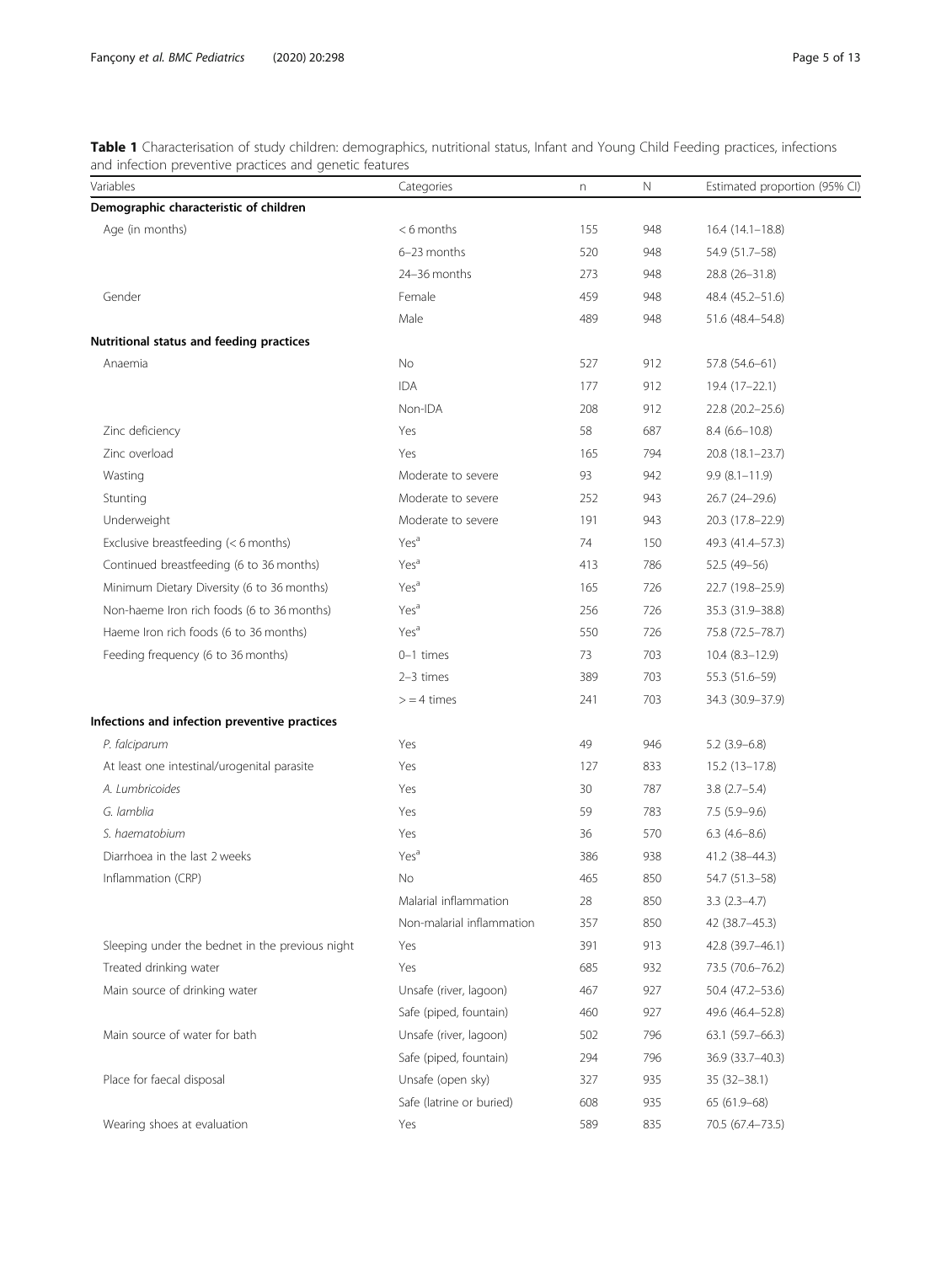| Variables                  | Categories                | n.  | N   | Estimated proportion (95% CI) |
|----------------------------|---------------------------|-----|-----|-------------------------------|
| <b>Genetic features</b>    |                           |     |     |                               |
| G6PD genotype of females   | B/B, A/A, B/A             | 264 | 459 | $57.5(53-62)$                 |
|                            | $B/A$ -, $A/A$ -, $A-/A-$ | 195 | 459 | $42.5(38-47)$                 |
| G6PD genotype of males     | <b>B, A</b>               | 271 | 479 | $56.6(52.1 - 60.9)$           |
|                            | $A-$                      | 208 | 479 | 43.4 (39.1–47.9)              |
| Sickle cell (HBB genotype) | AA                        | 629 | 848 | 74.2 (71.1-77)                |
|                            | AS                        | 203 | 848 | 23.9 (21.2-26.9)              |
|                            | SS                        | 16  | 848 | $1.9(1.2-3)$                  |

Table 1 Characterisation of study children: demographics, nutritional status, Infant and Young Child Feeding practices, infections and infection preventive practices and genetic features (Continued)

a Definition is described in [Methods](#page-1-0)

A- (29.6%), A/A- (8.3%) and A−/A- (4.6%)), while a similar prevalence occurred in males,43.4% (208/479). In addition, 23.9% (203/848) of the children were found to have the sickle cell trait and 1.9% (16/848) were homozygous for sick cell anaemia (Table [1](#page-4-0)).

# Characteristics of caregivers

Caregivers were mainly young adults with ages between 20 and 39 years, followed by adolescents (under 20 years old) and older adults (above 40 years old). The majority were the children's mothers, married or living with their partner and reporting to have attended school. Additionally, the mothers' anthropometric measures according to their Body Mass Index (BMI) revealed that 59.7% had an adequate nutritional status, while 34.1% were overweight and 6.2% underweight (Table [2](#page-6-0)).

# Factors associated with IDA and non-IDA

In crude multinomial models, and compared with children without anaemia, the occurrence of IDA was associated with age (OR:11.1, 95%CI: 4.42–27.96 for 6–23 months children and OR:3.5, CI: 1.31–9.20 for 24–36 months), gender (OR:1.9, CI: 1.33–2.69 for males), having intestinal/ urogenital parasite (where children with at least one studied parasite appearing to be less likely to have IDA than children without any parasite, OR:0.5, CI: 0.28–0.90), and having inflammation (OR:4.7, CI: 1.65– 13.43 for inflammation plus malaria infection and OR: 2.4, CI: 1.67–3.44 for inflammation without malaria infection). The same models suggested that Non-IDA was associated with the school level of caretakers (OR:1.8, CI: 1.02–3.21 for those achieving the primary level, when compared to those without school frequency), source of drinking and bath water (OR:0.7, CI: 0.48–0.91 and OR: 0.6, CI: 0.44–0.93, respectively, for artificial/improved sources), zinc levels with children with zinc deficiency having higher odds of having Non-IDA than children with normal values (OR:2.8, CI: 1.56–5.19), and children with zinc overload being less likely to have Non-IDA

than children with normal levels (OR:0.6, CI: 0.38– 0.95)), malarial inflammation (OR:4.6, CI: 1.79–11.83), P. falciparum infection (OR: 3.2, CI: 1.63–6.21), and both sickle cell trait and sickle cell anaemia (OR:1.6, CI: 1.05– 2.27 and OR:17.7, CI: 3.91–80.22, respectively).

Furthermore, crude multinomial age-stratified analysis showed that among children under 6 months,

non-IDA was associated with age (OR:1.3, CI:1.067– 1.591) and with having zinc overload (where children with zinc overload had significantly less Non-IDA than under 6 months children with normal zinc levels (OR:0.3, CI:0.13– 0.79)). Unfortunately, numeric problems didn't allow to investigate associations with IDA. Furthermore, children aged between 6-to-23 months were more likely to be diagnosed with IDA if they were males (OR:2.3, CI:1.48–3.46), being continued breastfeeding (OR:1.7, CI:1.05–2.82) and if they had inflammation without malaria (OR:2.3, CI:1.46–3.50). These associations weren't observed to occur regarding the diagnosis of Non-IDA. Nevertheless, in this age group, the diagnosis of Non-IDA was more likely to occur among children living in households with one additional children under 5 (OR:2.4, CI:1.15–4.82, comparatively to none), P. falciparum infection (OR:5.4, CI:1.98–14.94), inflammation with malaria (OR:8.3, CI:2.16–31.99) and/or having sickle cell anaemia (OR:20.2, CI:2.44–167.49, comparatively to having a normal genotype or having the sickle cell trait), associations that weren't observed for children in the same age group with IDA. In older children (aging between 24 and 36 months) the occurrence of IDA appeared to be associated with the number of residents in the same household (OR: 0.4, CI:0.15–0.83, for living with more than 5 residents), children being moderate-to-severely stunted (OR: 2.5, CI:1.14–5.50) and having inflammation (OR:4.3, CI: 1.69–11.02). Similarly, to the previous age group, children aging between 24 and 36 months that had zinc deficiency were also more likely to have Non-IDA than children with normal zinc levels (OR:3.1, CI:1.31–7.52),

When all variables with significant associations with either IDA or Non-IDA were added to a multivariate multinomial regression model, only age, gender and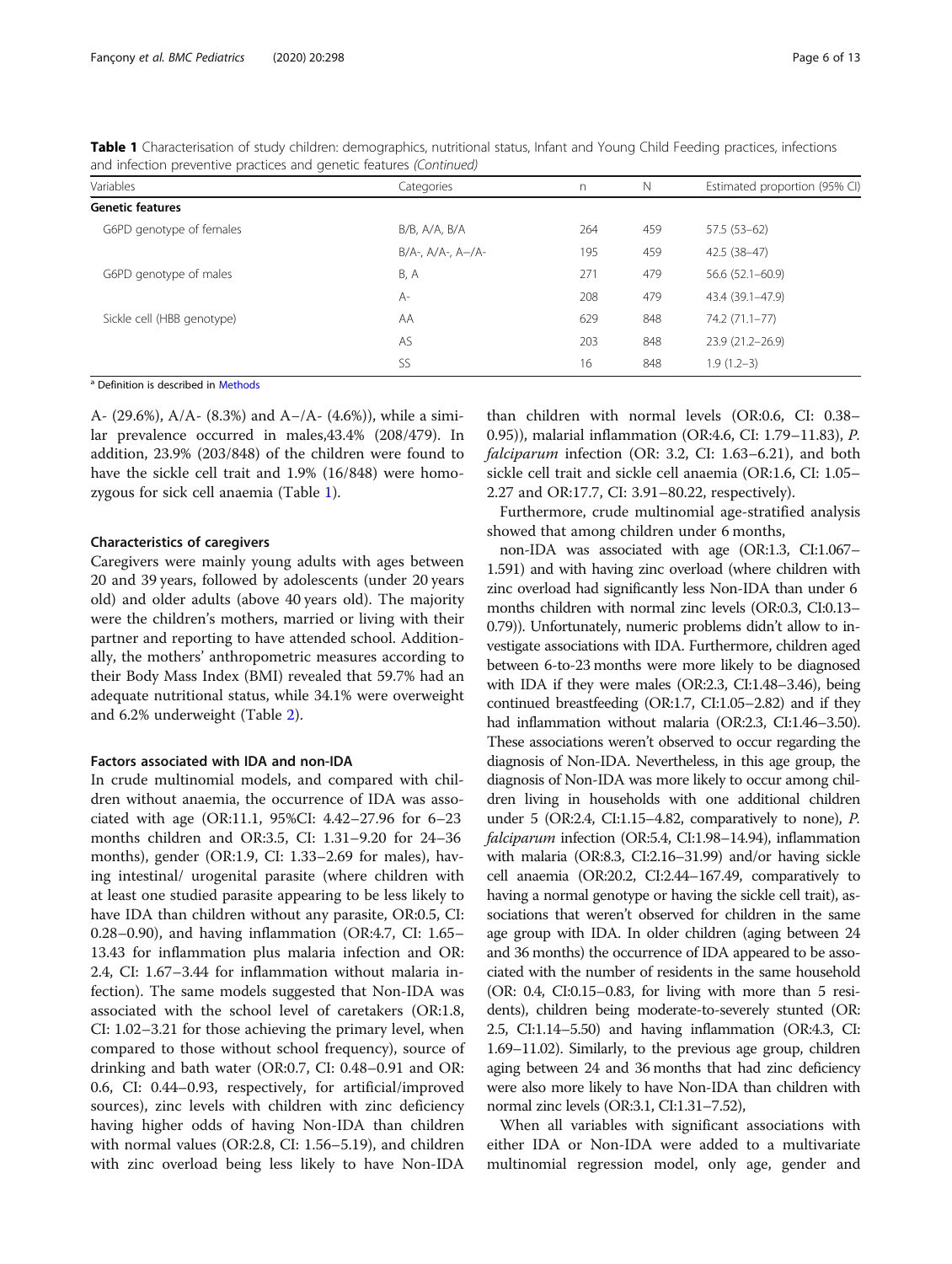# <span id="page-6-0"></span>Table 2 Characterisation of households and caregivers of studied children

| Variables                                                | Categories                                         | n   | Ν   | Estimated proportion (95% CI) |
|----------------------------------------------------------|----------------------------------------------------|-----|-----|-------------------------------|
| <b>Household characteristics</b>                         |                                                    |     |     |                               |
| Estimated monthly income (AKZ)                           | < 15,000                                           | 356 | 602 | 59.1 (55.2-63)                |
|                                                          | $\geq 15,000$                                      | 246 | 602 | 40.9 (37-44.8)                |
| Daily food expenditure (AKZ)                             | < 1000                                             | 579 | 871 | $66.5(63.3-69.5)$             |
| Median = 1000.0; Mean = 1361.2; SD = 2486.5              | $\geq 1000$                                        | 292 | 871 | 33.5 (30.5 - 36.7)            |
| Daily water expenditure (AKZ)                            | < 200                                              | 286 | 472 | $60.6$ $(56.1 - 64.9)$        |
| Median = 200.0; Mean = 368.7; SD = 1095.8                | $\geq 200$                                         | 186 | 472 | 39.4 (35.1-43.9)              |
| Latrine ownership                                        | Yes                                                | 694 | 933 | 74.4 (71.5-77.1)              |
| Bednet ownership                                         | Yes                                                | 470 | 929 | 50.6 (47.4-53.8)              |
| Ownership of land for agriculture                        | Yes                                                | 372 | 927 | 40.1 (37-43.3)                |
| Breeding or hunting animals                              | Yes                                                | 246 | 924 | 26.6 (23.9-29.6)              |
| Number of residents                                      | $\leq$ = 3                                         | 137 | 948 | 14.5 (12.4-16.8)              |
| Median = 6.0; Mean = 5.9; SD = 2.5                       | $4 - 5$                                            | 335 | 948 | 35.3 (32.4-38.4)              |
|                                                          | $6 - 7$                                            | 262 | 948 | 27.6 (24.9-30.6)              |
|                                                          | > 8                                                | 214 | 948 | $22.6(20-25.3)$               |
| Number of children under 5 years old                     | None                                               | 170 | 680 | 25 (21.9 - 28.4)              |
| Median = 1.0; Mean = 1.2; $SD = 1.2$                     | $\mathbf{1}$                                       | 330 | 680 | 48.5 (44.8-52.3)              |
|                                                          | $> = 2$                                            | 180 | 680 | 26.5 (23.3-29.9)              |
| Characteristics of the caregivers                        |                                                    |     |     |                               |
| Age                                                      | $<$ 20 years                                       | 150 | 861 | $17.4(15-20.1)$               |
| Median = 27.0; Mean = 27.6; SD = $8.5$                   | 20-39 years                                        | 643 | 861 | 74.7 (71.7–77.5)              |
|                                                          | $>40$ years                                        | 68  | 861 | $7.9(6.3-9.9)$                |
| Gender                                                   | Male                                               | 35  | 828 | $4.2$ (3.1-5.8)               |
|                                                          | Female                                             | 793 | 828 | 95.8 (94.2-96.9)              |
| Marital status                                           | Married or living with partner                     | 660 | 817 | 80.8 (77.9-83.3)              |
|                                                          | Single, divorced or widow                          | 157 | 817 | 19.2 (16.7-22.1)              |
| School frequency                                         | Yes                                                | 701 | 804 | 87.2 (84.7-89.3)              |
| Education level achieved                                 | Primary level                                      | 238 | 655 | 36.3 (32.7-40.1)              |
|                                                          | Basic level                                        | 330 | 655 | 50.4 (46.6-54.2)              |
|                                                          | High school to university                          | 87  | 655 | 13.3 (10.9-16.1)              |
| Number of children under 5 years<br>old in the household | $\leq$ $=$ $2$                                     | 344 | 813 | 42.3 (39-45.7)                |
| Median = 3.0; Mean = 3.3; $SD = 2.0$                     | $3 - 4$                                            | 265 | 813 | 32.6 (29.5 - 35.9)            |
|                                                          | $>$ = 5                                            | 204 | 813 | 25.1 (22.2-28.2)              |
| Nutritional status of mothers <sup>a</sup>               | Eutrophic (BMI 18.50-24.99 kg/m <sup>2</sup> )     | 478 | 801 | 59.7 (56.2-63)                |
|                                                          | Underweight (BMI < $18.50 \text{ kg/m}^2$ )        | 50  | 801 | $6.2$ (4.8-8.1)               |
|                                                          | Overweight and obese (BMI > 25 kg/m <sup>2</sup> ) | 273 | 801 | 34.1 (30.9-37.4)              |

<sup>a</sup>Only non-pregnant mothers were included

inflammation sustained the statistical significance association with IDA, suggesting that children 6-to-23 months had higher probability of having IDA than under 6 months children, similarly for males comparatively to females and non-malarial inflammation comparatively to children with no inflammation, while P. falciparum, sickle cell trait and sickle cell anaemia sustained their significantly association with Non-IDA, with age becoming also significantly associated (Table [3](#page-7-0)).

In the age-stratified adjusted models we found that Non-IDA in under 6-month children was associated with age and zinc overload. Furthermore, among 6-to-23 months children, the occurrence of IDA sustained its association with gender, being continued breastfeed and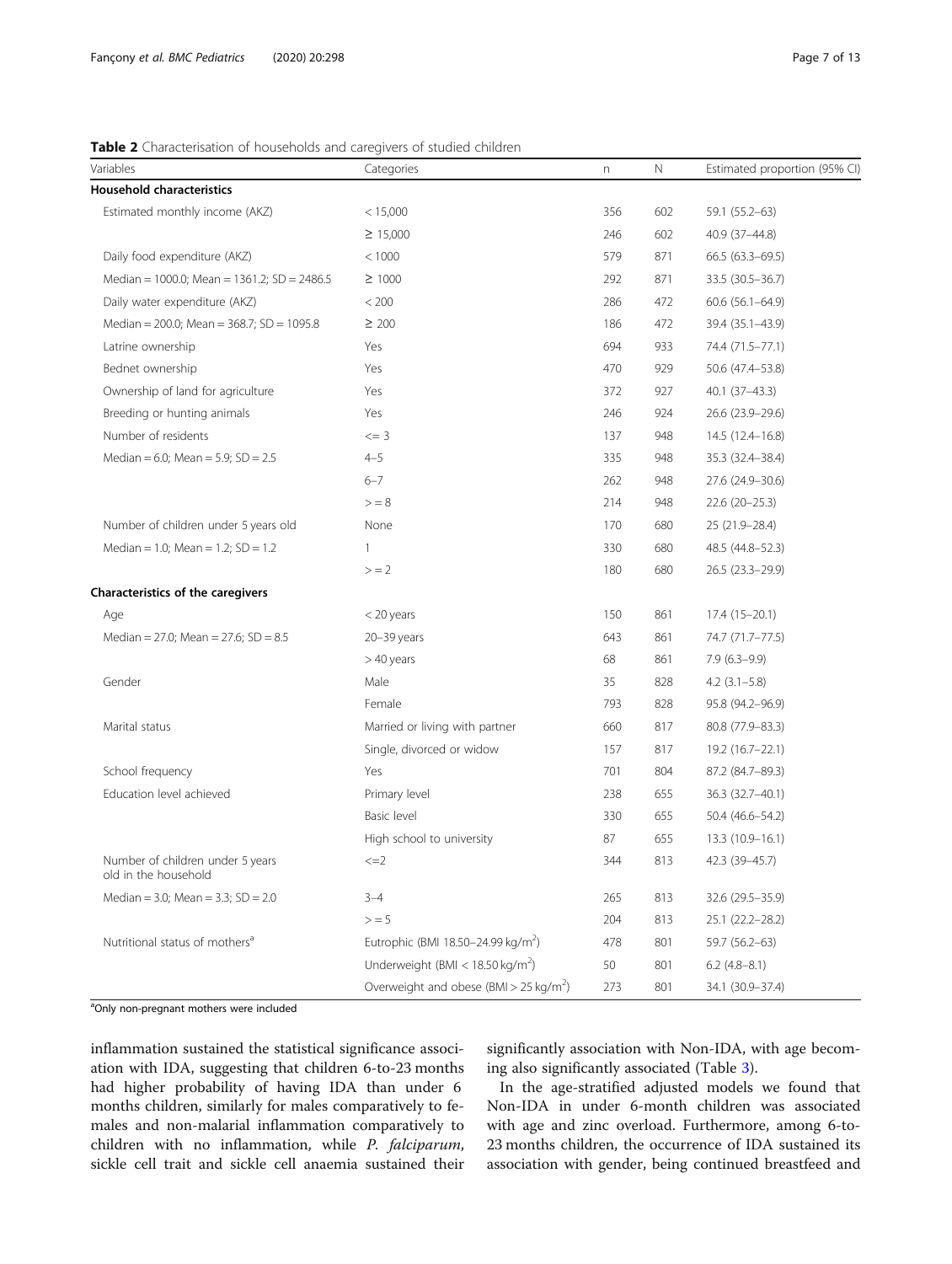<span id="page-7-0"></span>

|  | <b>Table 3</b> Multinomial multivariate regression models for IDA and non-IDA |  |  |
|--|-------------------------------------------------------------------------------|--|--|
|  |                                                                               |  |  |

| Independent variables        |                           | Non anemic               | IDA                | p       | Non-IDA            | p       |
|------------------------------|---------------------------|--------------------------|--------------------|---------|--------------------|---------|
|                              |                           |                          | OR (IC95%)         |         | OR (IC95%)         |         |
| Total population (1)         |                           |                          |                    |         |                    |         |
| Age                          | <6 months                 | $\overline{1}$           | Ref                |         | Ref                |         |
|                              | 6-23 months               |                          | 7.4 (2.87, 19.11)  | < 0.001 | $0.7$ (0.43, 1.15) | 0.166   |
|                              | 24-36 months              |                          | 2.0 (0.73, 5.53)   | 0.180   | 0.5 (0.27, 0.80)   | 0.006   |
| Children's gender            | Female                    | $\mathbf{1}$             | Ref                |         | Ref                |         |
|                              | Male                      |                          | 2.0 (1.32, 2.91)   | 0.001   | 1.3 (0.87, 1.81)   | 0.216   |
| Zinc                         | Normal                    | $\mathbf{1}$             | Ref                |         | Ref                |         |
|                              | Deficiency                |                          | $1.6$ (0.67, 3.61) | 0.306   | 3.2 (1.64, 6.25)   | 0.001   |
|                              | Overload                  |                          | 0.8 (0.47, 1.26)   | 0.300   | 0.6 (0.36, 0.96)   | 0.033   |
| P. falciparum                | No                        | $\mathbf{1}$             | Ref                |         | Ref                |         |
|                              | Yes                       |                          | 1.3 (0.26, 6.81)   | 0.733   | 3.1 (1.05, 9.42)   | 0.041   |
| Inflammation                 | No                        | $\mathbf{1}$             | Ref                |         | Ref                |         |
|                              | Malarial Inflammation     |                          | 3.8 (0.56, 25.70)  | 0.174   | 1.8 (0.44, 7.36)   | 0.415   |
|                              | Non-malarial Inflammation |                          | 2.4 (1.62, 3.65)   | < 0.001 | 1.3 (0.90, 1.94)   | 0.157   |
| Sickle cell (HBB genotype)   | AA                        | $\overline{1}$           | Ref                |         | Ref                |         |
|                              | AS                        |                          | 1.00 (0.59, 1.55)  | 0.853   | 1.6 (1.03, 2.35)   | 0.035   |
|                              | SS                        |                          | 1.2 (0.10, 13.54)  | 0.904   | 16.6 (3.56, 77.04) | < 0.001 |
| Children under 6 month (2)   |                           |                          |                    |         |                    |         |
| Age                          | Continuous variable       | $\mathbf{1}$             |                    |         | 1.3 (1.02, 1.57)   | 0.031   |
|                              | Normal                    | $\mathbf{1}$             |                    |         | Ref                |         |
| Zinc                         | Deficiency                |                          |                    |         | 1.1 (0.20, 5.85)   | 0.927   |
|                              | Overload                  |                          |                    |         | $0.3$ (0.12, 0.73) | 0.008   |
| Children 6 to 23 months (3)  |                           |                          |                    |         |                    |         |
| Gender                       | Female                    | $\mathbf{1}$             |                    |         |                    |         |
|                              | Male                      |                          | 2.1 (1.34, 3.27)   | 0.001   | 1.3 (0.78, 2.10)   | 0.321   |
| Continued breastfeeding      | No                        | $\mathbf{1}$             |                    |         |                    |         |
|                              | Yes                       |                          | 1.9 (1.11, 3.13)   | 0.019   | 1.6 (0.92, 2.90)   | 0.095   |
| Zinc                         | Normal                    | $\mathbf{1}$             |                    |         |                    |         |
|                              | Deficiency                |                          | 1.4 (0.42, 4.48)   | 0.604   | 4.4 (1.55, 12.28)  | 0.005   |
|                              | Overload                  |                          | $0.8$ (0.44, 1.30) | 0.307   | $0.7$ (0.35, 1.27) | 0.221   |
| Inflammation                 | <b>No</b>                 | $\overline{\phantom{a}}$ |                    |         |                    |         |
|                              | Malarial Inflammation     |                          | 2.3 (0.43, 11.95)  | 0.331   | 9.1 (2.34, 35.71)  | 0.001   |
|                              | Non-malarial Inflammation |                          | 2.2 (1.42, 3.47)   | < 0.001 | 1.5 (0.90, 2.48)   | 0.119   |
| Children 24 to 36 months (4) |                           |                          |                    |         |                    |         |
| Age                          | Continuous variable       | $\mathbf{1}$             | 0.9(0.77, 0.98)    | 0.020   | 1.0 (0.955, 1.13)  | 0.408   |
| Zinc                         | Normal                    | $\mathbf{1}$             |                    |         |                    |         |
|                              | Deficiency                |                          | 1.4 (0.38, 5.28)   | 0.609   | 3.6 (1.41, 9.09)   | 0.007   |
|                              | Overload                  |                          | $1.0$ (0.26, 4.14) | 0.960   | $0.7$ (0.23, 2.35) | 0.605   |
| Stunting                     | Normal                    | $\mathbf{1}$             |                    |         |                    |         |
|                              | Moderate to severe        |                          | 2.6 (1.09, 6.20)   | 0.031   | $1.2$ (0.60, 2.23) | 0.675   |
| Inflammation                 | No                        |                          |                    |         |                    |         |
|                              | Malarial Inflammation     | $\overline{\phantom{a}}$ | 18.2 (3.55, 92.76) | < 0.001 | 2.3 (0.54, 9.94)   | 0.262   |
|                              | Non-malarial Inflammation |                          | 4.0 (1.45, 11.01)  | 0.007   | $0.4$ (0.21, 0.90) | 0.024   |

Only variables with a significance level of 10%  $(p < 0.10)$  were included as independent variables in a multivariate multinomial model [\[1\]](#page-11-0). Variables excluded from the model (p > 0.05): educational level of the caregiver, breeding or hunting animals, main source of drinking and bath water and being infected with at least one intestinal<br>or urogenital parasite. Model adjustment: Pearson: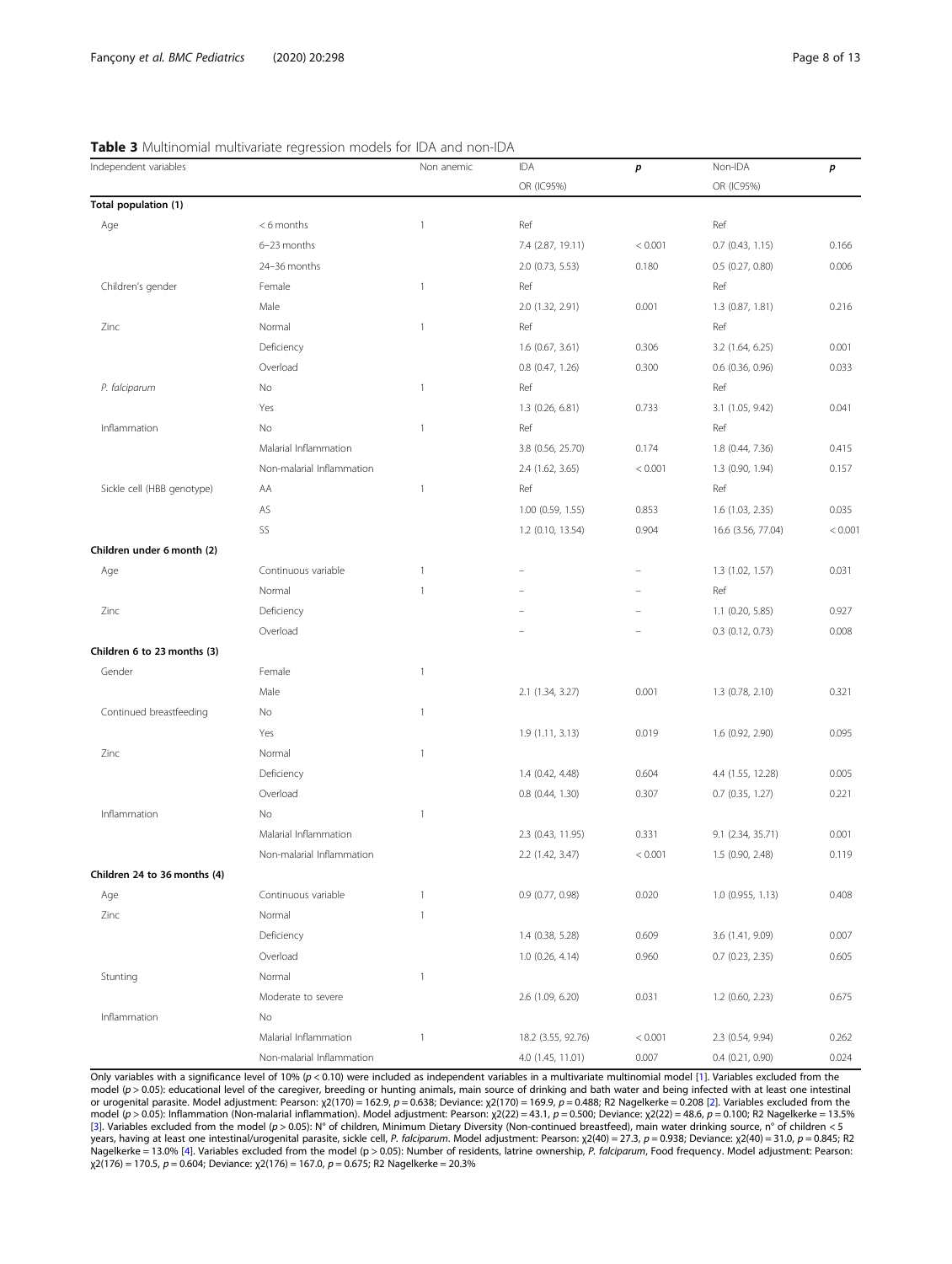having inflammation and only zinc deficiency and malarial inflammation stood significantly associated with Non-IDA (see Table [3\)](#page-7-0). In the older age category, IDA was found to be associated age, stunting and inflammation, while children diagnosed with Non-IDA were more likely to have zinc deficiency, and inflammation without malaria.

# **Discussion**

# Prevalence of anaemia

In the present study, conducted in the Dande municipality in 2015, the prevalence of anaemia among under 5 year-old children was 44.4%, lower than previously reported for the Dande municipality (57%) [\[13\]](#page-11-0). We found that prevalence's were higher in children aged between 6-to-23 months (52%), comparatively to under 6 months and 24-to-36 months children (respectively 52, 36 and 35%). This is in accordance with children development [\[44](#page-12-0), [45](#page-12-0)]. However, its contrary to national estimates reporting higher prevalence's in younger children (between 6-to-11 months, specially in 6–8 months children (reaching near 83%)), and worldwide estimates (reporting higher prevalence in 1-to-12 month children) [[1,](#page-11-0) [11\]](#page-11-0). Nevertheless, the low density of under 6-month children should be taken into consideration.

The prevalence of IDA was also lower than expected (46% of all anaemic children), as it is generally assumed that half of the anaemia cases are due to iron deficiency [[4,](#page-11-0) [46](#page-12-0), [47](#page-12-0)]. This lower contribution of micronutrient deficiencies to the total anaemia, was also previously described in the South Sub-Saharan Africa (while an higher contribution of infections and sickle cell was estimated for the central and Western areas) [\[1,](#page-11-0) [4,](#page-11-0) [48](#page-12-0)]. Here, our results suggest that within this context, beside the factors compromising iron imbalance (such as blood loss, inadequate iron ingestion or compromised iron absorption), other associated factors may be of greater importance [\[4](#page-11-0), [47](#page-12-0)]. Thus, this study add a modest contribution to the comprehensive work published by Kassebaum et al, by describing the factors specifically associated with the occurrence of IDA and Non-IDA in pre-school children of northern Angola, further discussed below [[1](#page-11-0), [4\]](#page-11-0).

# Factors associated with IDA and non-IDA

Here, adjusted multiple multinomial regression models showed that the relevant factors associated with the occurrence of IDA within this setting were (a) age (6-to-23 month children had 7.4 times more odds of having IDA than under 6 months children), (b) gender (males had 1.96 more odds than females) and (c) inflammation (particularly non-malarial inflammation). In the same models, the occurrence of Non-IDA was also associated with the

children's age, besides zinc deficiency and overload, P. falciparum infection and sickle cell trait/anaemia (see Fig. [1](#page-9-0)).

The occurrence of total anaemia (in 2–15 years old children) have already been previously associated with gender, age, P. falciparum and S. haematobium infection in 2–15 years old children from this setting in 2010 [\[13](#page-11-0)]. Extending that knowledge, the present study documents that children's age associates differently with IDA and Non-IDA and that gender possibly influence more the occurrence of IDA. Those differential associations may be related to different underlying factors of IDA and Non-IDA within those groups [\[49](#page-12-0)]. For instance, the increased risk of IDA observed in the 6-to-23-month group may be potentially related with the higher iron requirements in children within these age group, as also reported in other African studies [\[48\]](#page-12-0). Regarding the differentiated influence of gender, it is suggested that males may have lower iron stores, and higher rates of iron deficiency than female infants [[50,](#page-12-0) [51\]](#page-12-0).

Our study also corroborates the relevant association between P. falciparum and anaemia, particularizing that in our study area is mainly associated with Non-IDA. Malarial anaemia (mainly severe anaemia) may result from acute and chronic haemolysis and/or systemic inflammation (that impair erythropoiesis), and considering that pre-existent iron deficiency is reported to worsen this condition, it would be expected that P. falciparum infections were also associated IDA [[40](#page-12-0), [48](#page-12-0), [52](#page-12-0)–[54](#page-12-0)]. Here, the higher frequency of malaria cases in the Non-IDA children could have contributed to the statistical significance observed and explain the higher analytical robustness. However, P. falciparum could also be less prevalent in the IDA group due to the lower availability of iron for parasite multiplication [[55\]](#page-12-0).

Besides the confirmation and knowledge extension of previously published results for this geographic area, we also document the relevance of infection-related inflammation as important factor for the occurrence of IDA anaemia, apart from malaria. Regarding the non-malarial parasites studied here, the literature mentions an "immune activation" effect mainly for Schistosome and Giardia infections [\[56](#page-12-0)–[59\]](#page-12-0). Nevertheless, it should be considered that other infections, not studied here, could also be contributing to the occurrence of infectionrelated inflammation (such as HIV, tuberculosis and other tropical enteropathies), and consequently to anaemia [[16,](#page-11-0) [52](#page-12-0), [60](#page-12-0)].

One of the more important relevant evidence documented in this study is the association of Non-IDA with zinc levels, namely zinc deficiency associated with increasing IDA and zinc overload having a protective effect, In one hand, during zinc deficiency, the withdraw of zinc from tissues may occur, leading to increased hepcidin synthesis, which will reduce iron uptake, affecting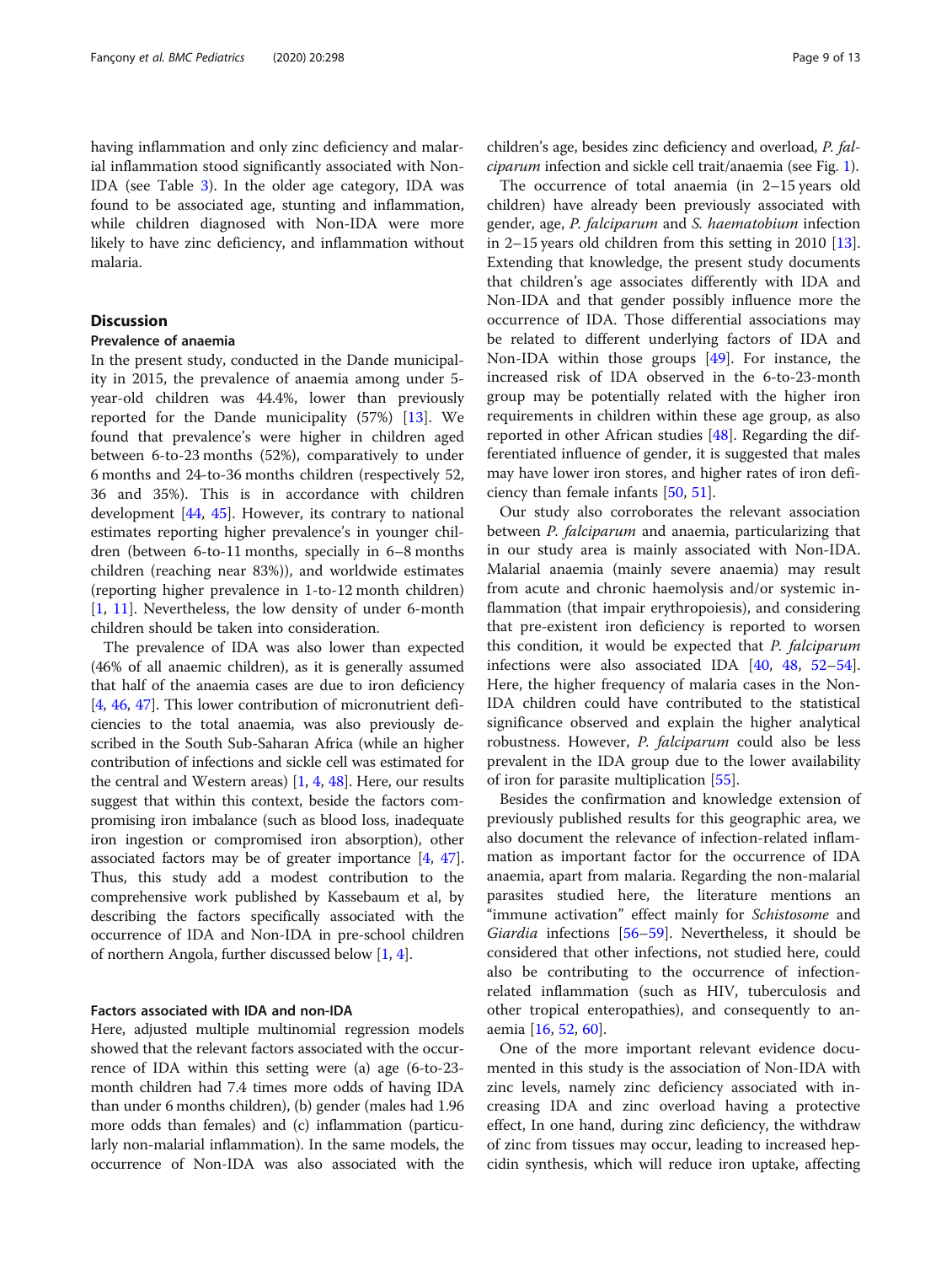

<span id="page-9-0"></span>

erythropoiesis, even in the presence of adequate iron stores [\[61](#page-12-0), [62](#page-12-0)]. On the other hand, while zinc deficiency was reported to lead to immune dysfunctions (and consequently worse responses towards infections and increased infection-related anaemia), increased zinc levels may protect against enteric bacterial pathogens, possibly acting as an inhibitor of pathogen's virulence and preventing micronutrients malabsorption [[63](#page-12-0)–[65\]](#page-12-0). Thus, we hypothesized that zinc deficiency may be associating with iron status, inflammation and/or infections in the causality to Non-IDA. This kind of nutritional immunity could help explaining the protective (possibly confounded) effect of being infected with at least one intestinal/urogenital parasite observed on children with IDA in crude models, considering that the opposite association was expected [\[64](#page-12-0), [66](#page-12-0)].

Lastly, the association between Non-IDA and sickle cell anaemia was not surprising, considering that this hereditary disease has been long known to present low average haemoglobin values  $(7-8 \text{ g/dL})$  [\[67,](#page-12-0) [68\]](#page-12-0). Newborn infants with sickle cell anaemia are reported to be healthy due to predominant production of fetal haemoglobin while in the uterus and neonatal period, but anaemia and haemolysis are evidenced after 4–6 months of age [\[68](#page-12-0)]. Also, the carriers of sickle cell trait (AS) were suggested to have a relative survival advantage over people with normal haemoglobin in regions where malaria is endemic, but this is neither absolute protection nor invulnerability to the disease [\[68,](#page-12-0) [69\]](#page-12-0).

# Age-related factors associated with IDA and non-IDA

In general, the proportion of anemia attributable to the nutritional, infectious and genetic causes discussed above may vary according to several physiologic and biologic aspects, as also according to the regional prevalence of anaemia etiologies and their underlying causes. Kassebaum et al., 2014, estimated that the anaemia cause-specific profile for children aging 0-to-27 days was composed mainly by IDA, hemoglobinopathies and infections (other than malaria, hookworms and schistosomiasis) [\[1](#page-11-0), [4](#page-11-0)]. In children aging between 28 and 364 days, the contribution of IDA become less relevant, the impact of hemoglobinopathies is sustained and the contribution of Neglected Tropical Diseases and malaria become more relevant, shift that become more evident in 1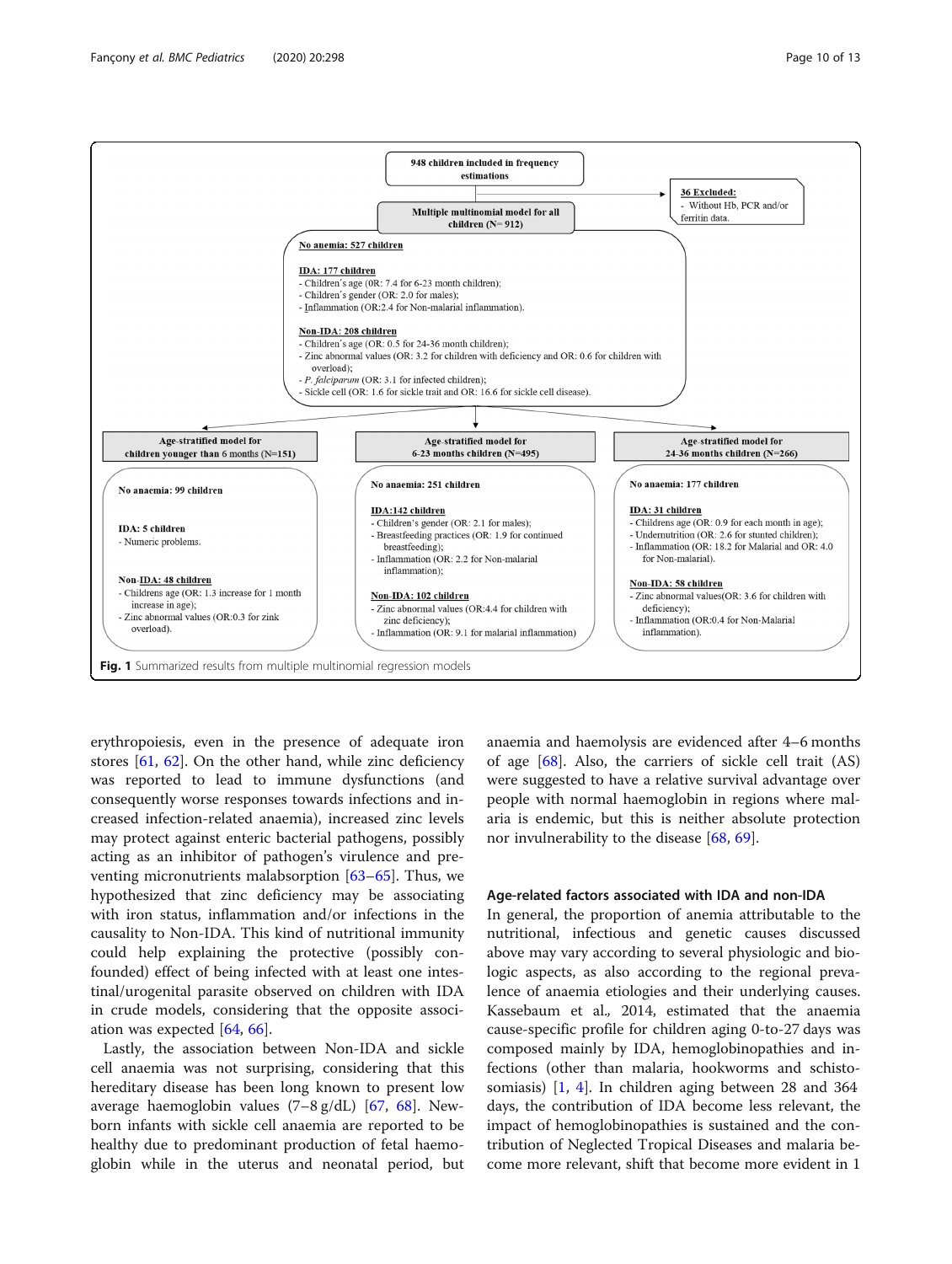to 4 years old children [\[1](#page-11-0)]. The age-specific factors associated with IDA and Non-IDA are presented in Fig. [1](#page-9-0).

# Under 6 months children

Besides having age (monthly) variations within the under six-month children in the occurrence of Non-IDA, the statistically significant association between Non-IDA and zinc overload, discussed above, was sustained in this age group, suggesting that the protective effect of high levels of zinc may begin at early ages. Unfortunately, numeric problems prevented us from determining IDA associated factors in this age group.

# 6-to-23 months children

Here, children who had already been introduced to complementary food and were still breastfeeding, were more susceptible of having IDA than children that were in exclusive complementary feeding. Previously, Pasricha et al 2011 reported that Indian children that were continued breastfeed were more likely to receive poorer complementary fed, also belonging to highly food insecure households, and poorer micronutrient status [[70](#page-12-0)] Despite that the breast milk is an important source of iron, its intake and absorption may be insufficient to meet the amount required for growth and complementary foods are expected to balance that [[71](#page-12-0), [72](#page-12-0)].

Also, our results regarding inflammation suggest that in this age group, non-malarial infections may be contributing more to IDA, while *P. falciparum* malaria may be contributing mainly to Non-IDA, both possibly through inflammation. Considering also the effect of zinc deficiency, inflammation and malaria on the occurrence of Non-IDA, the hypothesis of zinc playing an important role in the nutritional immunity of those children may become more plausible.

# 24-to-36 months children

At this age group, children with either non-malarial or malarial inflammation had more chances of having IDA, comparatively to children without inflammation. These observations may be in accordance with reports describing that the decreasing impact of IDA, and increasing contribution of malaria and Neglected Tropical Diseases (NTD) to the occurrence of anaemia, may be more relevant 1 to 4 years old children, when hookworm and schistosomiasis become important [\[4](#page-11-0)]. Besides this recurrent association with infections and/or inflammation, stunted children were observed to have more chances of having IDA, while children with zinc deficiency were more likely to have Non-IDA. Regarding stunting, it should be noted that nutritional anaemias, particularly IDA, are directly linked to micronutrient deficiencies (mainly iron deficiency), and possibly to the long periods of nutritional restriction that leads to stunting [[15,](#page-11-0) [40\]](#page-12-0).

# Study strengths and limitations

Although some measures were applied to reduce bias and confounding, this study has associated limitations that should be considered when interpreting our results. Mainly, the small population sample could have limited the estimation of associations with diseases with low frequency, the occurrence of differential missing (which influenced the final denominators of composite variables) and the convenient sampling design of this study doesn't allow for result extrapolation to the Dande municipality. Also, this cross-sectional design may misrepresent close relations between predictors and intermediary steps in the causal pathway to anaemia. Furthermore, the lack of data of other relevant conditions/diseases that could lead to anaemia, such as other relevant infections (HIV), other enzymopathies (such as Pyruvate Kinase Deficiency), and other types of anaemia, such as acquired and hereditary aplastic anaemias, limit the complete comprehension of the problem. Also, some methodological constrains may have influenced the frequency estimation of intestinal and urogenital parasites studied here. Namely, impossibility to perform Kato Katz in diarrheal samples (limiting the diagnosis of helminths) and single sample diagnosis. For instance, it was reported that the Kato-Kats sensitivity to diagnose hookworms using only one stool sample, was 65.2% [[73\]](#page-12-0).

# Conclusions

This study has observed that the main variables associated with IDA within this geographic setting are age, sex and inflammation, while the factors associated with non-IDA were age, zinc deficiency or overload, P. falciparum infection and sickle cell anaemia. While most of those associations were commonly reported for the occurrence of total anaemia in Africa, here they were associated in specific with IDA and/or Non-IDA. Additionally, the associations with inflammation, zinc deficiency and infections could be suggesting the occurrence of nutritional immunity in the pathway to anaemia within these Angolan children, calling for additional research. In age groups, zinc overload was suggested to protect under 6 months children from Non-IDA, while continued breastfeeding was associated with increased IDA prevalence in 6-to-23 months children, and stunting was suggested to increase the odds of IDA in 24-to-36 month children. This site-specific profile can inform the planification of preventive and corrective actions/programs.

# Abbreviations

BMI: Body Mass Index; CISA: Health Research Center of Angola (Translated); CRP: C-reactive protein; G6PD: Glucose-6-phosfate dehydrogenase; HAZ: Height-for-age; Hb: Haemoglobin; HDSS: Health and Demographic Surveillance System; IDA: Iron deficiency anaemia; IYCF: Infant and Young Child Feeding; MDD: Minimum Dietary Diversity; Non-IDA: Non-iron deficiency anaemia; NTD: Neglected Tropical Diseases; PCR: Polymerase chain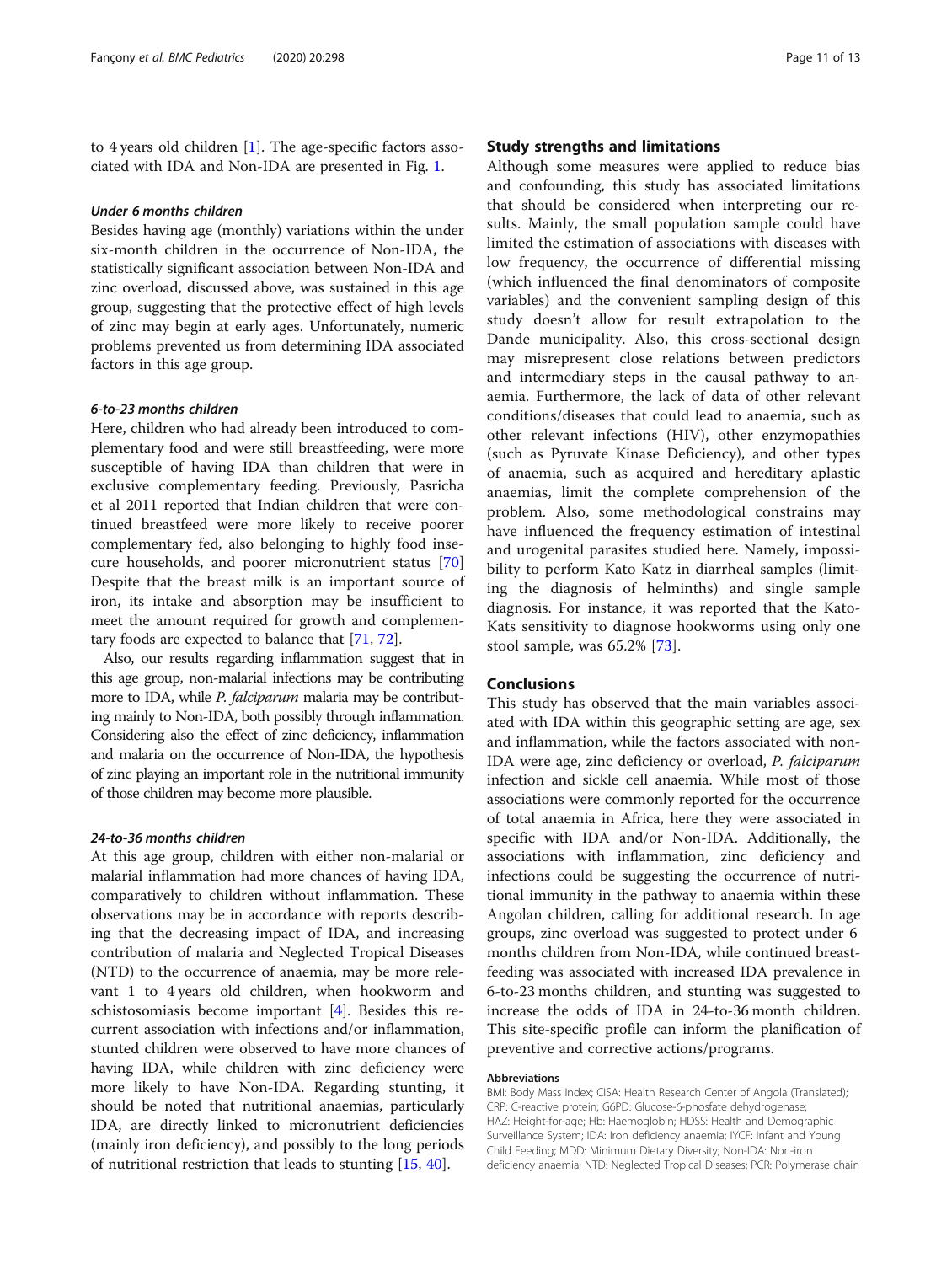<span id="page-11-0"></span>reaction; WASH: Water sanitation and hygiene; WHO: World Health Organization; WAZ: Weight-for-age; WHZ: Weight-for-height

# Acknowledgements

The authors acknowledge the support from the Angola's National Malaria Control and Neglected Tropical Diseases Control programs, specially of the coordinators and Caxito's local personnel in 2015. Also, we which to thank the directors from the Bengo's General Hospital, the Provincial Health direction and Paediatric Hospital David Bernardino. Furthermore, we thank the critical scientific contributions of Diogo Costa, Pedro Gil and José Figueiredo and the technical support from the department of Human Genetics, National Health Institute Dr. Ricardo Jorge in Portugal. Finally, we acknowledge the field, lab and nurse technicians and the head supervisors (specially Inês Deus, Célia Negrão and Isabel Clemente) of this project and also the local nurses, traditional and administrative authorities, and the population from Roldinho, Paranhos, Caboxa, Riceno, Sassa povoação, Porto Quipiri and Boa Esperança.

### Authors' contributions

CF - conceptualized the research question and participated in the design (mainly the laboratory operational procedures for parasitological, biochemical, and molecular analysis) and implementing the study (mainly coordinating and supervising the recruitment of participants in the field). Also, carried out the molecular analysis, performed the statistical analysis, drafted the initial manuscript, and revised the subsequent versions. AS - have adapted and structured the questionnaire, coordinated and supervised data collection in the field and critically reviewed the manuscript. JL - have designed the operational procedure for molecular analysis, provided technical support, and critically reviewed the manuscript. HB - helped conceptualizing the research question, critically oriented and supervised the initial statistical analysis and critically reviewed the manuscript. MB - helped conceptualizing the research question, participated in the overall study design and critically reviewed the manuscript. All authors approved the last version of the manuscript to be submitted and are responsible for this work.

#### Funding

This investigation received financial support from TDR, The Special Programme for Research and Training in Tropical diseases, co-sponsored by UNICEF, UNDP, the World Bank and WHO, the Calouste Gulbenkian Foundation, British Petroleum and from the Banco de Fomento Angola. Financial funders or material/facilities supporters had no role in the design of the study, collection of samples, analysis or interpretation of results and neither in the writing of the manuscript.

### Availability of data and materials

Data supporting the results can be made available upon request.

# Ethics approval and consent to participate

This study was approved by the Ethical Committee of the Ministry of Health of the Angola Republic. Children's caregivers (mainly the children's mothers) have signed an informed consent, after an information sheet was explained and delivered to them. Hospital-based and home-based consultations were held for the treatment of intestinal and urogenital parasites. Children with sickle cell were also followed in specific consultations. All the diagnostic and therapeutic resources used were provided free of charge.

# Consent for publication

Not applicable.

# Competing interests

The authors have no competing interests to declare.

# Author details

<sup>1</sup>Health Research Center of Angola (CISA, translated), Caxito, Angola. 2 Instituto de Saúde Pública da Universidade do Porto, Porto, Portugal. <sup>3</sup>Departamento de Genetica Humana, Instituto nacional de Saúde Dr. Ricardo Jorge, Lisboa, Portugal. <sup>4</sup>BioISI, Faculdade de Ciências, Universidade de Lisboa, Lisboa, Portugal. <sup>5</sup> Health and Technology Research Center, Escola Superior de Tecnologia da Saúde de Lisboa, Instituto Politécnico de Lisboa, Lisboa, Portugal.

# Received: 30 October 2019 Accepted: 1 June 2020 Published online: 17 June 2020

### References

- 1. Kassebaum NJ, Jasrasaria R, Naghavi M, Wulf SK, Johns N, Lozano R, et al. A systematic analysis of global anemia burden from 1990 to 2010. Blood. 2014;123(5):615–24.
- 2. Stevens GA, Finucane MM, De-Regil LM, Paciorek CJ, Flaxman SR, Branca F, et al. Global, regional, and national trends in haemoglobin concentration and prevalence of total and severe anaemia in children and pregnant and non-pregnant women for 1995-2011: a systematic analysis of populationrepresentative data. Lancet Glob Health. 2013;1(1):e16–25.
- 3. Ramakrishnan U. Nutritional anemias. USA: CRC Press; 2001.
- 4. Kassebaum NJ, Collaborators GBDA. The global burden of anemia. Hematol Oncol Clin North Am. 2016;30(2):247–308.
- 5. WHO. Worldwide prevalence of anaemia 1993-2005. WHO Global database on anaemia. Geneva: World Health Organization; 2008.
- 6. Pasricha SR. Anemia: a comprehensive global estimate. Blood. 2014; 123(5):611–2.
- 7. DeMaeyer E, Adiels-Tegman M. The prevalence of anaemia in the world. World Health Stat Q. 1985;38(3):302–16.
- 8. McLean E, Cogswell M, Egli I, Wojdyla D, de Benoist B. Worldwide prevalence of anaemia, WHO vitamin and mineral nutrition information system, 1993-2005. Public Health Nutr. 2009;12(4):444–54.
- 9. Balarajan Y, Ramakrishnan U, Ozaltin E, Shankar AH, Subramanian SV. Anaemia in low-income and middle-income countries. Lancet. 2011; 378(9809):2123–35.
- 10. Ramakrishnan U. Nutritional Anemias CRC series in modern nutrition. Boca Raton: CRC Press LLC: 2001.
- 11. INE M, MPDT. Inquérito de Indicadores Múltiplos e de Saúde (IIMS) 2015– 2016 , Luanda - Angola. Principais resultados. Maryland: Instituto Nacional de Estatística (INE), Ministério da Saúde (MINSA), Ministério do Planeamento e do Desenvolvimento Territorial (MPDT); 2017.
- 12. Oliveira D, Ferreira FS, Atouguia J, Fortes F, Guerra A, Centeno-Lima S. Infection by intestinal parasites, stunting and anemia in school-aged children from southern Angola. PLoS One. 2015;10(9):e0137327.
- 13. Sousa-Figueiredo JC, Gamboa D, Pedro JM, Fancony C, Langa AJ, Magalhaes RJ, et al. Epidemiology of malaria, schistosomiasis, geohelminths, anemia and malnutrition in the context of a demographic surveillance system in northern Angola. PLoS One. 2012;7(4):e33189.
- 14. Soares Magalhaes RJ, Langa A, Pedro JM, Sousa-Figueiredo JC, Clements AC, Vaz NS. Role of malnutrition and parasite infections in the spatial variation in children's anaemia risk in northern Angola. Geospat Health. 2013;7(2): 341–54.
- 15. Pasricha SR, Vijaykumar V, Prashanth NS, Sudarshan H, Biggs BA, Black J, et al. A community based field research project investigating anaemia amongst young children living in rural Karnataka, India: a cross sectional study. BMC Public Health. 2009;9:59.
- 16. Pullan R, Brooker S. The health impact of polyparasitism in humans: are we under-estimating the burden of parasitic diseases? Parasitology. 2008;135(7): 783–94.
- 17. Pasricha SR, Drakesmith H, Black J, Hipgrave D, Biggs BA. Control of iron deficiency anemia in low- and middle-income countries. Blood. 2013; 121(14):2607–17.
- 18. Clark MA, Goheen MM, Cerami C. Influence of host iron status on plasmodium falciparum infection. Front Pharmacol. 2014;5:84.
- 19. Sazawal S, Black RE, Ramsan M, Chwaya HM, Stoltzfus RJ, Dutta A, et al. Effects of routine prophylactic supplementation with iron and folic acid on admission to hospital and mortality in preschool children in a high malaria transmission setting: community-based, randomised, placebo-controlled trial. Lancet. 2006;367(9505):133–43.
- 20. Rees DC, Williams TN, Gladwin MT. Sickle-cell disease. Lancet. 2010; 376(9757):2018–31.
- 21. Eziefula AC, Pett H, Grignard L, Opus S, Kiggundu M, Kamya MR, et al. Glucose-6-phosphate dehydrogenase status and risk of hemolysis in plasmodium falciparum-infected African children receiving single-dose primaquine. Antimicrob Agents Chemother. 2014;58(8):4971–3.
- 22. Rosario EVN, Costa D, Francisco D, Brito M. HDSS profile: the Dande Health and Demographic Surveillance System (Dande HDSS, Angola). Int J Epidemiol. 2017;46:1094.